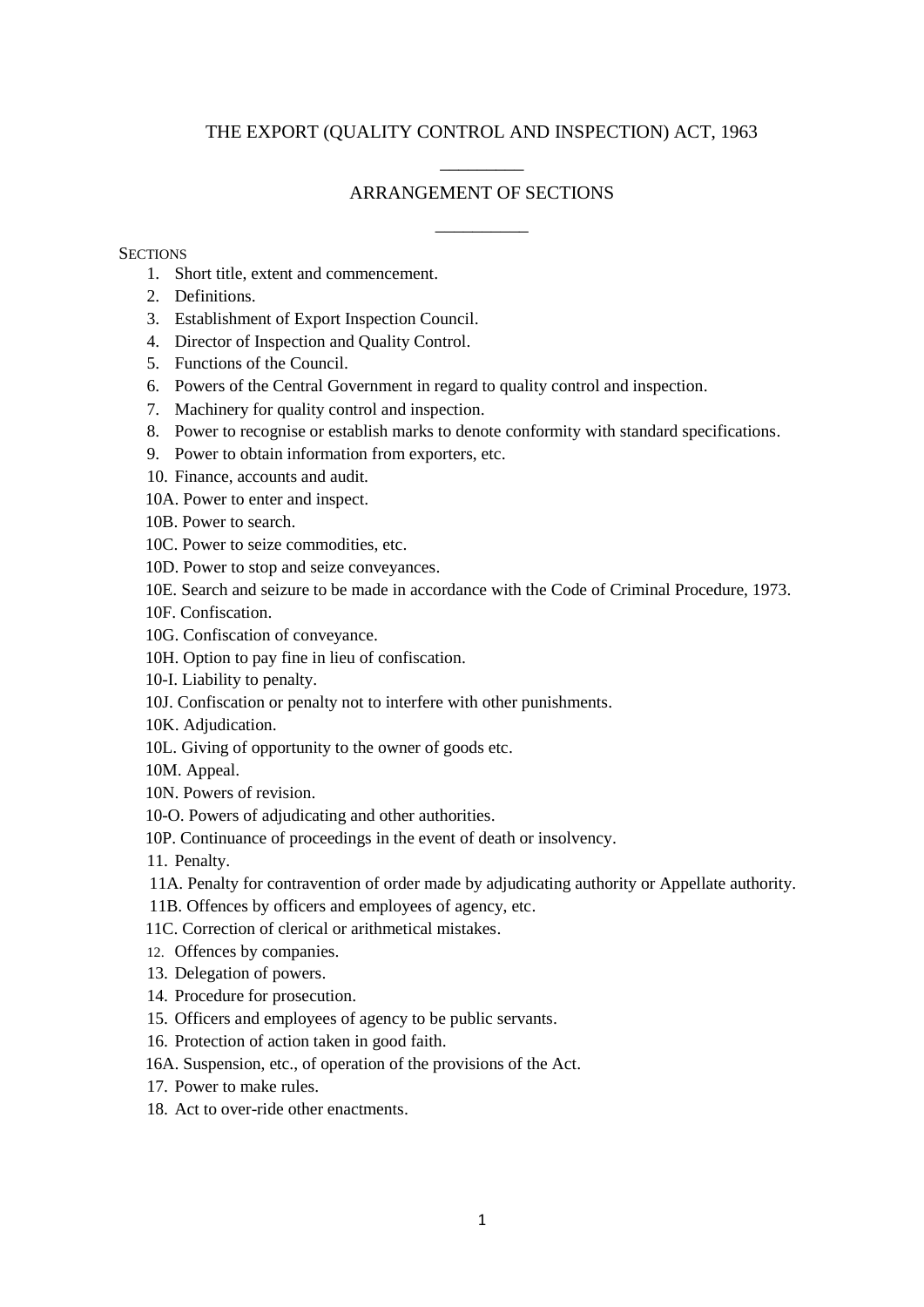### THE EXPORT (QUALITY CONTROL AND INSPECTION) ACT, 1963

#### ACT NO. 22 OF 1963

[24*th August,* 1963.]

An Act to provide for the sound development of the export trade of India through quality control and inspection and for matters connected therewith.

BE it enacted by Parliament in the Fourteenth Year of the Republic of India as follows:**—**

**1. Short title, extent and commencement.—**(*1*) This Act may be called the Export (Quality Control and Inspection) Act, 1963.

(*2*) It extends to the whole of India.

 $(3)$  It shall come into force on such date<sup>1</sup> as the Central Government may, by Notification in the Official Gazette, appoint.

**2. Definitions.—**In this Act, unless the context otherwise requires,**—**

 $2^2$ [(*a*) "adjudicating authority" means the authority specified in, or under, section 10K;

(*ab*) "Appellate authority" means the appellate authority referred to in section 10M;]

 $3[(ac)]$  "Council" means the Export Inspection Council established under section 3;

(*b*) "export", with its grammatical variations and cognate expressions, means taking out of India to a place outside India;

(*c*) "inspection", in relation to a commodity, means the process of determining whether a batch of goods in that commodity complies with the standard specifications applicable to it or any other specifications stipulated in the export contract generally by inspecting either the whole batch or a selected sample or samples which purport to represent the whole batch;

(*d*) "notified commodity" means any commodity notified under clause (*a*) of section 6;

(*e*) "prescribed" means prescribed by rules made under this Act;

(*f*) "quality control" means any activity having for its object the determination of the quality of a commodity (whether during the process of manufacture or production or subsequently) in order to ascertain whether it satisfies the standard specifications applicable to it or any other specifications stipulated in the export contract and whether it may be accepted for purposes of export.

**3. Establishment of Export Inspection Council.—**(*1*) The Central Government may by notification in the Official Gazette, establish, with effect from such date as may be specified in the notification, a Council to be known as the Export Inspection Council, which shall consist of**—**

(*a*) a Chairman to be appointed by the Central Government;

(*b*) the Director of Inspection and Quality Control, *ex officio,* who shall be the Secretary;

(*c*) the Honorary Adviser on Standardization to the Government of India and Director of Indian Standards Institution, *ex officio*;

(*d*) the Agricultural Marketing Advisor to the Government of India, *ex officio*;

(*e*) the Director General of Commercial Intelligence and Statistics, *ex officio*;

( $f$ )<sup> $4$ </sup>[fifteen] other members nominated by the Central Government three of whom shall be persons representing the agencies referred to in section 7.

<sup>1. 1</sup>st January, 1964, *vide* notification No. S.O. 3604(E), dated the 30th December, 1963, *see* Gazette of India, Extraordinary, Part II, Sec. 3(*ii*).

<sup>2.</sup> Ins. by Act 40 of 1984, s. 2 (w.e.f. 2-7-1984).

<sup>3.</sup> Clause (*a*) re-lettered as clause (*ac*) by s. 2, *ibid.* (w.e.f. 2-7-1984).

<sup>4.</sup> Subs. by s. 3, *ibid.,* for "eleven" (w.e.f. 2-7-1984).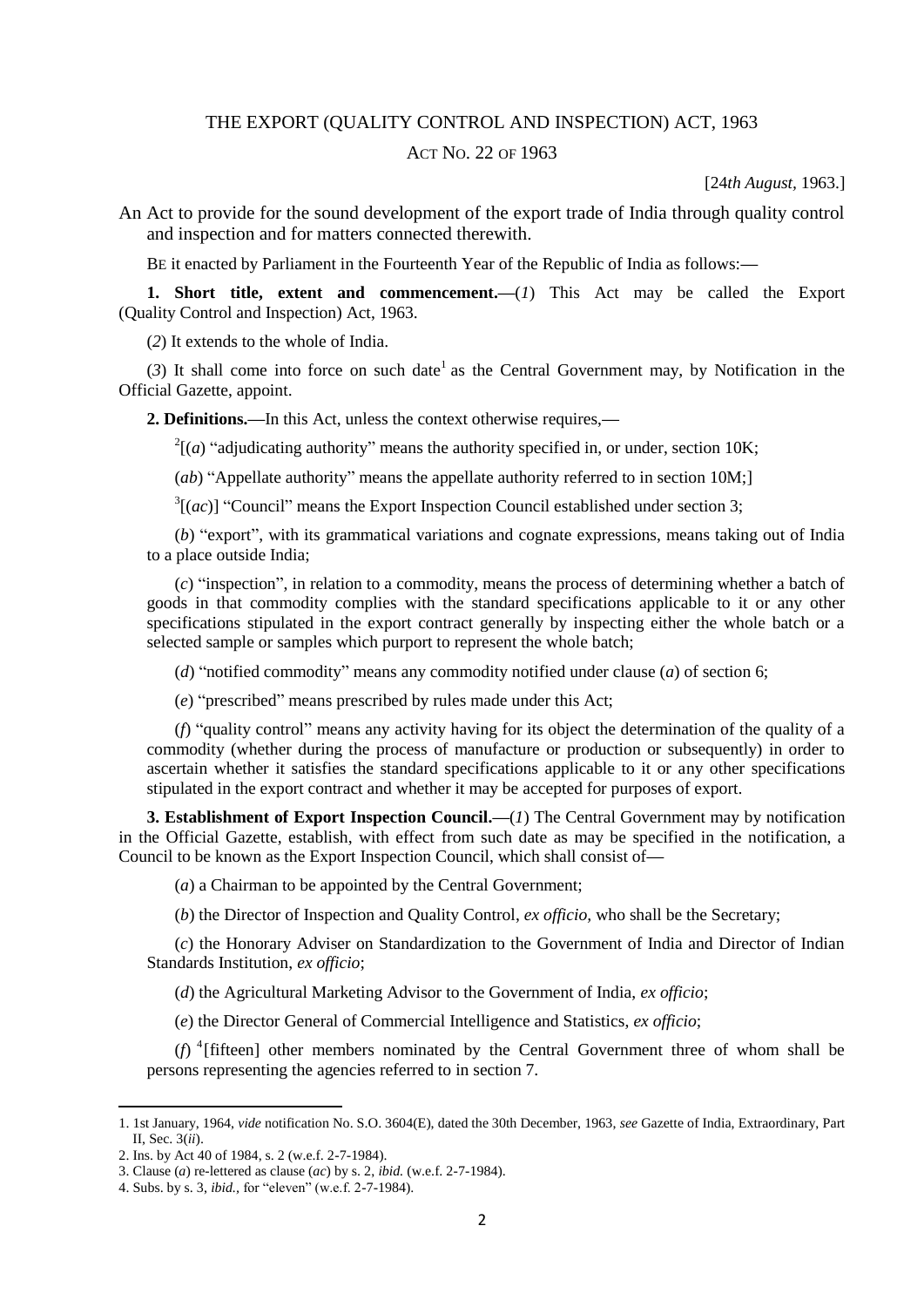(*2*) The Council shall be a body corporate by the name aforesaid, having perpetual succession and a common seal, with power to acquire, hold and dispose of property and to contract, and shall by the said name sue and be sued.

(*3*) The term of office of, and the manner of filling casual vacancies among, the members of the Council referred to in clauses (*a*) and (*f*) of sub-section (*1*) and the travelling and daily allowances payable to the members of the Council and the procedure to be followed in the discharge of its functions by the Council shall be such as may be prescribed.

(*4*) No act or proceeding of the Council shall be invalidated merely by reason of any vacancy in, or any defect in the Constitution of, the Council.

(*5*) Subject to such rules as may be made by the Central Government in this behalf, the Council may appoint such officers and other employees as it considers necessary for the purpose of discharging its functions under this Act.

**4. Director of Inspection and Quality Control.—**The Central Government shall appoint a Director of Inspection and Quality Control to exercise such powers and perform such duties under this Act as may be prescribed.

**5. Functions of the Council.—**(*1*) The functions of the Council shall generally be to advise the Central Government regarding measures for the enforcement of quality control and inspection in relation to commodities intended for export and to draw up programmes therefore, to make, with the concurrence of the Central Government, grants-in-aid to the agencies established or recognised under section 7 and to perform such other functions as maybe assigned to it by or under this Act.

(*2*) For the purpose of performing its functions, the Council may co-opt as members such number of persons as it thinks fit who have special knowledge and practical experience in matters relating to any commodity or trade therein and any such person shall have the right to take part in the discussions of the Council but shall not have the right to vote and shall not be a member for any other purpose.

(*3*) The Council may also constitute specialist committees for conducting investigations on special problems connected with its functions.

(*4*) In the performance of its functions under this Act, the Council shall be bound by such directions as the Central Government may give to it in writing from time to time.

**6. Powers of the Central Government in regard to quality control and inspection.—**If the Central Government, after consulting the Council, is of opinion that it is necessary or expedient so to do for the development of the export trade of India, it may, by order published in the Official Gazette,**—**

(*a*) notify commodities which shall be subject to quality control or inspection or both prior to export;

(*b*) specify the type of quality control or inspection which will be applied to a notified commodity;

(*c*) establish, adopt or recognise one or more standard specifications for a notified commodity;

(*d*) prohibit the export in the course of international trade of a notified commodity unless it is accompanied by a certificate issued under section 7 that the commodity satisfies the conditions relating to quality control or inspection, or it has affixed or applied to it a mark or seal recognised by the Central Government as indicating that it conforms to the standard specifications applicable to it under clause (*c*).

**7. Machinery for quality control and inspection.—**(*1*) The Central Government may, by notification in the Official Gazette, establish, or recognise subject to such conditions as it may deem fit, agencies for quality control or inspection or both:

Provided that if the Central Government is of opinion that any recognition granted to any agency under this sub-section should, in the public interest, be withdrawn, the Central Government may after giving a reasonable opportunity to that agency to make representations in the matter, withdraw, by like notification, the recognition granted to it.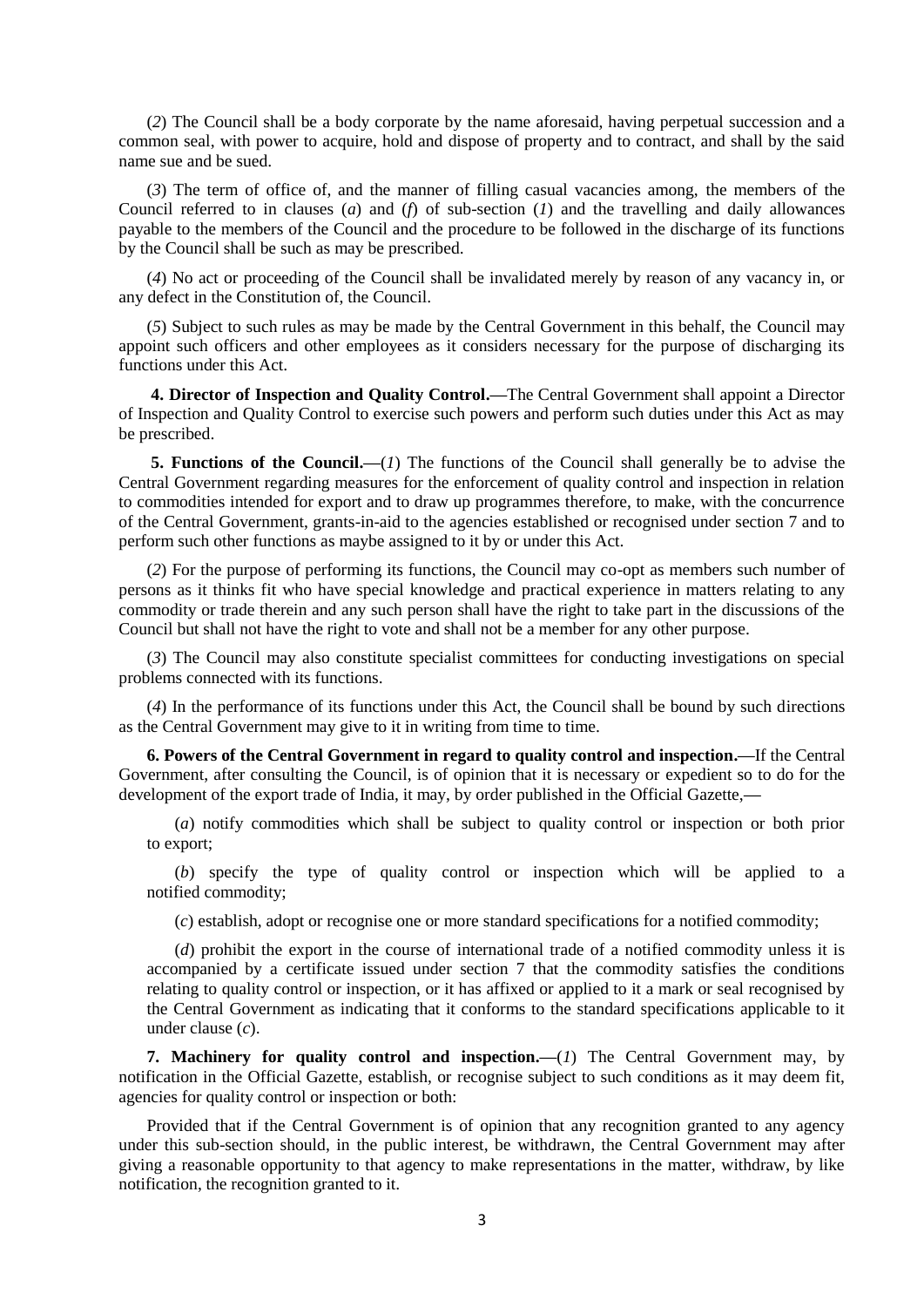(*2*) Any agency referred to in sub-section (*1*) may, on application made to it or otherwise, hold or cause to be held such examination as it thinks fit relating to quality control or inspection of notified commodities, either at the time of export or earlier, in such testing houses or by such surveyors or samplers as are approved by the Central Government in this behalf and may charge such fees as may be prescribed for the purpose of such examination.

(*3*) If, after the examination, the agency is of opinion that the commodity satisfies the standard specifications laid down in respect of it under section 6 or, as the case may be, any other specifications stipulated in the export contract, it may issue a certificate that the commodity satisfies the conditions relating to quality control and inspection.

 $\Gamma$ [(*3A*) Where the agency has reason to believe that a certificate issued under sub-section (*3*) has been obtained fraudulently or by misrepresentation, or the commodity in relation to, which the certificate is issued has been changed or has deteriorated in quality, the agency may, by order, amend, suspend or cancel the certificate in such manner and subject to such procedure as may be prescribed:

Provided that before amending, a suspending or cancelling any such certificate the holder thereof shall be given a reasonable opportunity of being heard.]

(*4*) Any person aggrieved by the refusal of any agency referred to in sub-section (*1*) to issue a certificate,  $\frac{1}{1}$  [or by the amendment, suspension or cancellation of a certificate under sub-section (3A)] may prefer an appeal within such time as may be prescribed to such authority as the Central Government may, by notification in the Official Gazette, constitute for the purpose of hearing appeals.

(*5*) Subject to the provisions of sub-section (*6*), the decision of the agency where no appeal is filed, and the decision of the appellate authority where an appeal is filed, shall be final and shall not be questioned in any Court of law.

(*6*) The Central Government may, at any time, call for and examine the record of any proceeding relating to any decision of an agency or appellate authority under this section for the purpose of satisfying itself as to the legality or propriety of such decision and may pass such order thereon as it thinks fit.

**8. Power to recognise or establish marks to denote conformity with standard specifications .—**(*1*) The Central Government may, by notification in the Official Gazette, recognise or establish any mark or seal in relation to a notified commodity for the purpose of denoting that such commodity conforms to a standard specification applicable to it.

(*2*) Any such mark or seal affixed or applied to a notified commodity or to any covering containing, or label attached to, such commodity shall be deemed to be evidence of the commodity being in conformity with the standard specifications applicable to it under this Act:

Provided that nothing in this sub-section shall prevent any officer of customs from examining any consignment of a notified commodity intended for export if he has reason to believe that the seal or mark is not genuine or has been affixed or applied fraudulently or if such an examination is necessary for the purpose of any other law for the time being in force.

**9. Power to obtain information from exporters, etc.—**The Central Government or any officer or authority authorised by it in this behalf may, by notice published in the Official Gazette, require**—**

(*i*) persons manufacturing, dealing in or exporting notified commodities; and

(*ii*) such other persons as may be prescribed;

to furnish any information, return or report which the Central Government or such officer or authority may consider necessary for carrying out the purposes of this Act.

10. Finance, accounts and audit.—(*1*) For the purpose of enabling the Council to discharge its functions under this Act, the Central Government may, after due appropriation made by Parliament by law in this behalf, pay to the Council such sums of money as that Government considers necessary by way of grants, loans or otherwise.

 $\overline{\phantom{a}}$ 

<sup>1.</sup> Ins. by Act 40 of 1984, s. 4 (w.e.f. 2-7-1984).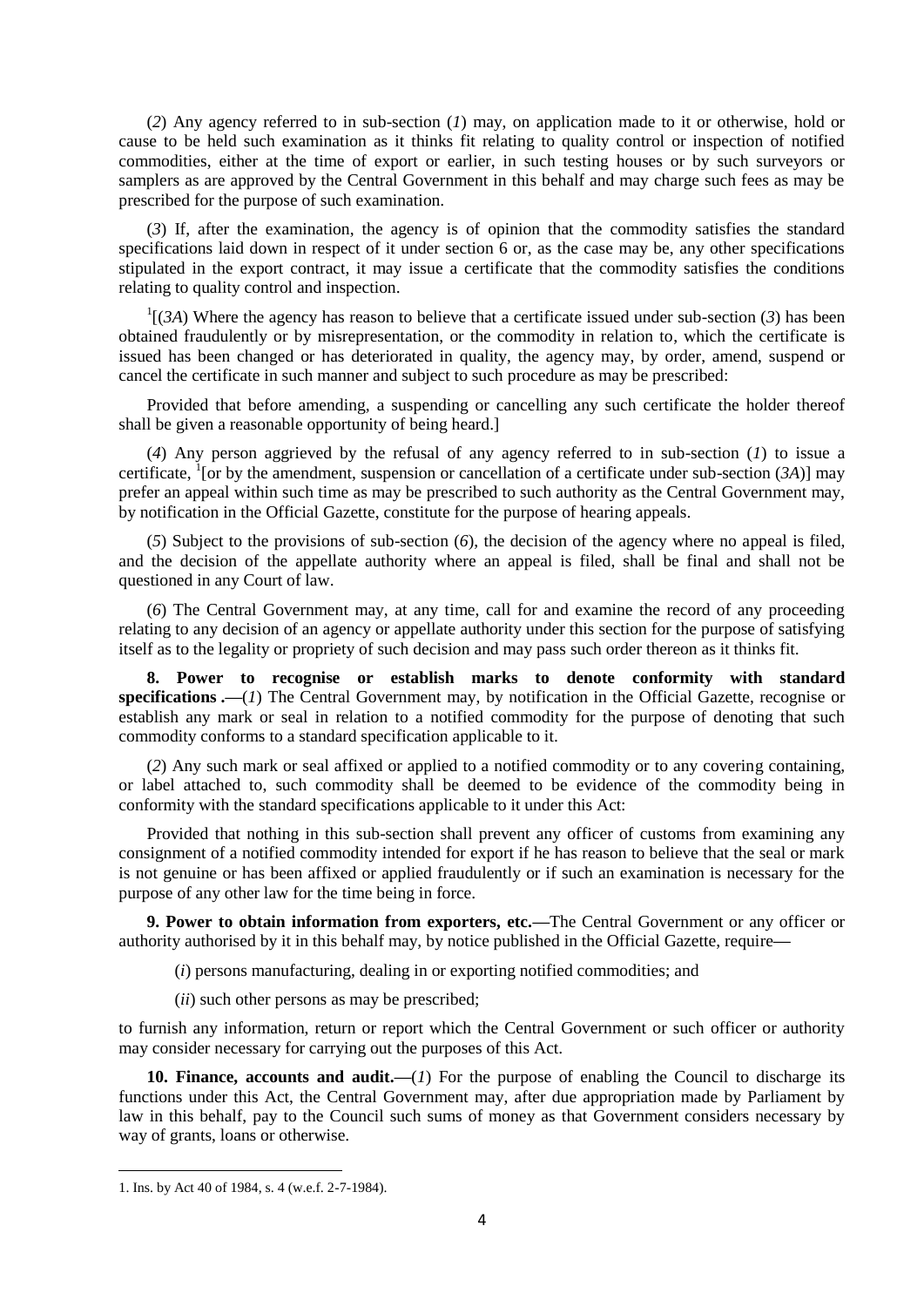(*2*) For the purpose of discharging its functions under this Act, the Council may receive grants or donations from bodies and institutions approved by the Central Government in this behalf.

(*3*) The Council shall have its own fund to which shall be credited the sums of money referred to in sub-sections (*1*) and (*2*) and the moneys in the fund shall be applied for**—**

(*a*) meeting the pay and allowances of the officers and other employees of the Council and other administrative expenses of the Council;

(*b*) carrying out the functions of the Council under this Act.

(*4*) The Council shall prepare, before the commencement of each financial year, a statement of programme of its activities during that year as well as a financial estimate in respect thereof.

(*5*) A statement prepared under sub-section (*4*) shall, not later than three months before the commencement of each financial year, be submitted for approval to the Central Government.

(*6*) The Council shall maintain such accounts and prepare the balance-sheet in such form as may, in consultation with the Comptroller and Auditor-General of India, be prescribed.

(*7*) The accounts of the Council shall be audited in such manner and at such times as may, in consultation with the Comptroller and Auditor-General of India, be prescribed.

**1 [10A. Power to enter and inspect.—**The Director of Inspection and Quality Control or any officer of the Central Government authorised by him in writing in this behalf (hereinafter referred to as the "authorised officer") may enter at any reasonable time, any premises which**—**

(*a*) any commodity which has been changed after inspection by any agency referred to in sub-section (*1*) of section 7; or

(*b*) any books of account or other documents or things which, in his opinion, will be useful for, or relevant to, any proceeding under this Act,

are suspected to have been kept or concealed, and inspect such commodity, books of account, other documents or things and may take such notes or extracts from such books of account or, other documents as he may think fit.

**10B. Power to search.—**If the authorised officer has any reason to believe that—

(*a*) any commodity which has been changed after inspection by any agency referred to sub-section (*1*) of section 7; or

(*b*) any books of account or other documents or things which, in his opinion, will be useful for, or relevant to, any proceeding under this Act,

are secreted in any place, he may enter into and search such place or premises for such commodity, books of account, other documents or things.

**10C. Power to seize commodities, etc.—**(*1*) If the authorised officer has any reason to believe that any commodity is liable to confiscation under this Act, he may seize such commodity together with the package, covering or receptacle, if any, in which such commodity is found and where such commodity is found to have been mixed with any other goods or materials, he may seize such commodity together with the goods or materials with which it is so mixed:

Provided that where it is not practicable to seize any such commodity, the authorised officer may serve on the owner of the commodity an order that he shall not remove, part with, or otherwise deal with, the commodity except with the previous permission of such authorised officer.

(*2*) Where any commodity is seized under sub-section (*1*) and no notice in respect thereof is given under section 10L within six months of the seizure of such commodity, it shall be returned to the person from whose possession it was seized:

<sup>1.</sup> Ins by Act 40 of 1984, s. 5 (w.e.f. 2-7-1984).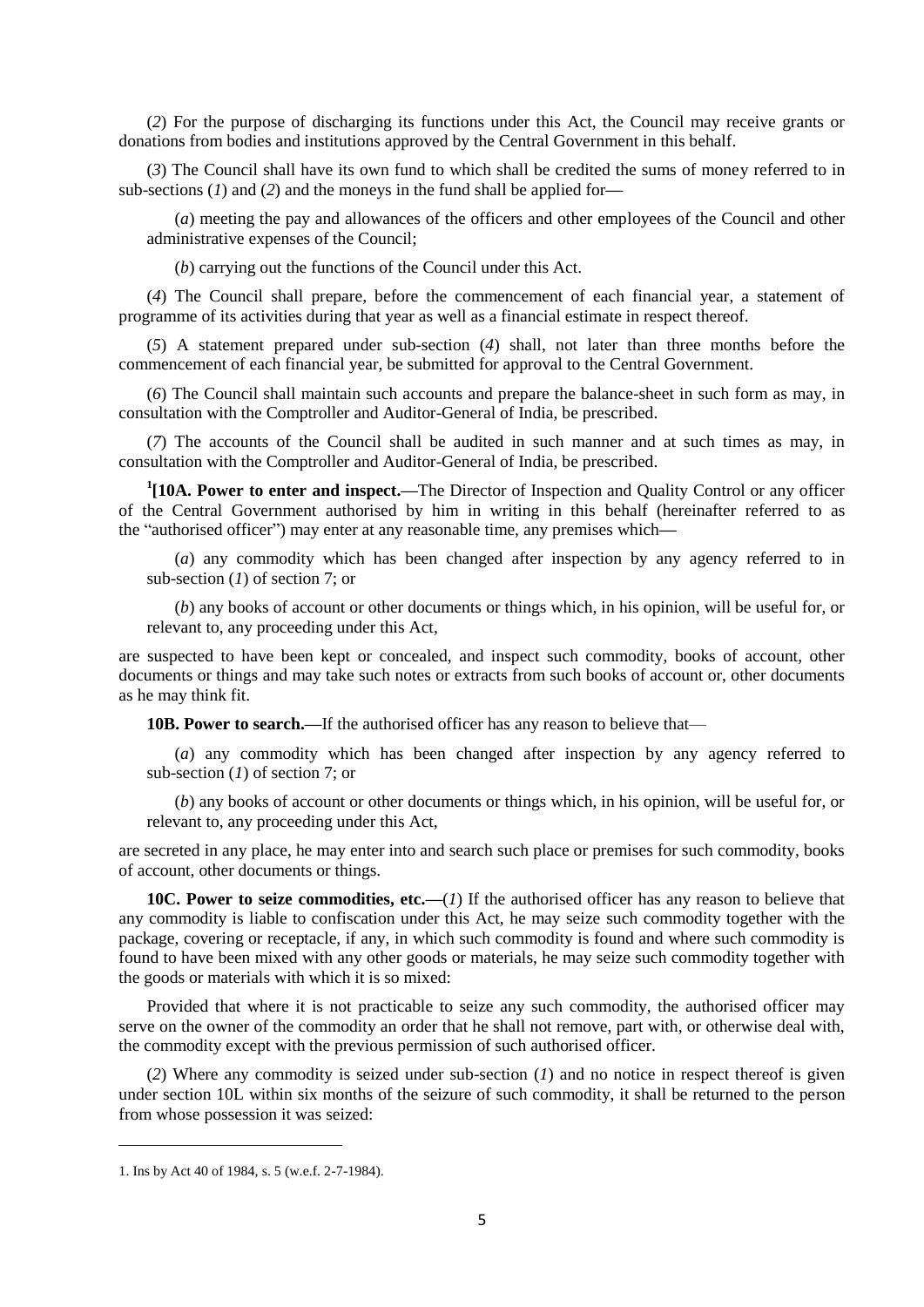Provided that the aforesaid period of six months may, on sufficient cause being shown, be extended by the Director of Inspection and Quality Control by a further period not exceeding six months.

(*3*) The authorised officer may seize any documents or things which, in his opinion will be useful for, or relevant to, any proceeding under this Act.

(*4*) The person from whose custody any documents are seized under sub-section (*3*) shall be entitled to make copies thereof or take extracts there from in the presence of the authorised officer.

(*5*) If any person legally entitled to the documents or things seized under sub-section (*3*) objects, for any reason, to the retention by the authorised officer of the documents or things, he may make an application to the Central Government staling therein the reasons for such objection and requesting for the return of the documents or things.

(*6*) On receipt of an application under sub-section (*5*), the Central Government may, after giving the applicant an opportunity of being heard, pass such order as it may think fit.

(*7*) Where any document**—**

(*a*) is produced or furnished by any person or has been seized from the custody or control of any person under this Act or any other law for the time being in force; or

(*b*) has been received from any place outside India (duly authenticated by such authority or person and in such manner as may be prescribed) in the course of the investigation of any offence alleged to have been committed by any person against this Act,

and such document is tendered in evidence against the person by whom it is produced or from whom it was seized or against such person and any other person who is jointly tried, or proceeded against, with him, the Court, or, as the case may be, the adjudicating authority shall, notwithstanding anything to the contrary contained in any other law for the time being in force,**—**

(*i*) presume, unless the contrary is proved, that the signature and every other part of such document which purports to be in the handwriting of any particular person or which the court or the adjudicating authority may reasonably assume to have been signed by, or to be in the handwriting of, any particular person, is under that person's handwriting, and, in the case of a document executed or attested, it was executed or attested by the person by whom it purports to have been so executed or attested;

(*ii*) admit the document in evidence notwithstanding that it is not duly stamped, if such document is otherwise admissible in evidence.

**10D. Power to stop and seize conveyances.—**Any authorised officer may, if he has any reason to suspect that any conveyance or animal is being, or is about to be, used for the transportation of any commodity which is liable to confiscation under this Act and that by such transportation any provision of this Act has been, is being or is about to be, contravened at anytime, stop such conveyance or animal or, in the case of an aircraft, compel it to land, and

(*a*) rummage and search the conveyance or any part thereof,

(*b*) examine and search any goods or materials in the conveyance or on the animal,

(*c*) if it becomes necessary to stop any conveyance or animal, he may use all lawful means for stopping it and where such means fail, the conveyance or animal may be fired upon,

and where he is satisfied that it is necessary so to do prevent the contravention of any provision of this Act, he may seize such conveyance or animal.

*Explanation.***—**Any reference in this section to a conveyance shall, unless the context otherwise requires, be construed as including a reference to an aircraft, vehicle or vessel.

**10E. Search and seizure to be made in accordance with the Code of Criminal Procedure, 1973.—**The provisions of the Code of Criminal Procedure, 1973 (2 of 1974), relating to searches and seizures shall, so far as may be, apply to every search or seizure made under this Act.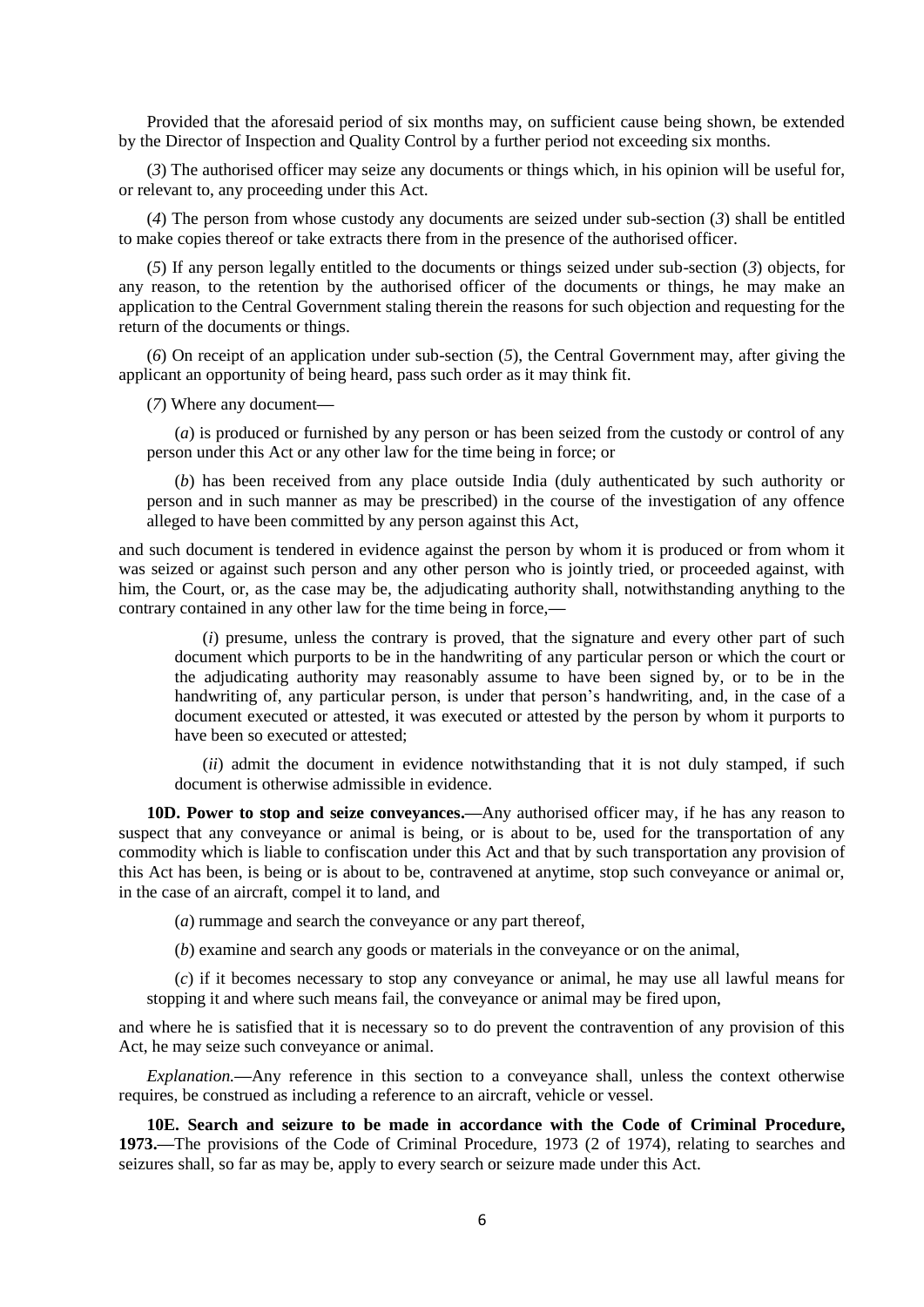**10F. Confiscation.—**Any commodity in respect of which**—**

(*a*) a certificate has been obtained from an agency referred to in sub-section (*1*) of section 7 fraudulently or by misrepresentation, or

(*b*) any provision of this Act has been, is being, or is attempted to be, contravened, shall, together with any package, covering or receptacle in which such commodity is found, be liable to confiscation and, where such commodity is so mixed with any other goods or materials that it cannot be readily separated, such other goods or materials shall also be liable to confiscation:

Provided that where it is established to the satisfaction of the adjudicating authority that any commodity, which is liable to confiscation under this Act, belongs to a person other than the person who has, by any act or omission, rendered it liable to confiscation, and such act or omission was without the knowledge or connivance of the person to whom it belongs, such commodity shall not be ordered to be confiscated; but such other action as is authorised by this Act may be taken against the person who has, by such act or omission, rendered such commodity liable to confiscation.

**10G. Confiscation of conveyance.—**Any conveyance or animal which has been, is being, or is attempted to be, used for the transport of any commodity which is liable to confiscation under this Act, shall be liable to confiscation unless the owner of the conveyance or animal proves that it was, is being, or is about to be, so used without the knowledge or connivance of the owner himself, his agent, if any, and the person in charge of the conveyance or animal and that each of them had taken all reasonable precautions against such use:

Provided that in the case of a conveyance or animal used for the transport of goods or passengers for hire, the owner of the conveyance or animal shall be given an option to pay, in lieu of confiscation of the conveyance or animal, a fine not exceeding the value of the commodity which has been, is being, or is attempted to be, transported by such conveyance or animal.

**10H. Option to pay fine in lieu of confiscation.—**Whenever confiscation of any commodity is authorised by this Act, the officer adjudging it shall, without prejudice to the provisions of the proviso to section 10G, give to the owner of the commodity an option to pay in lieu of confiscation such fine not exceeding the value of the commodity.

#### **10-I. Liability to penalty.—**Any person,**—**

(*a*) who, in relation to any commodity, does or omits to do any act which act or omission would render such commodity liable to confiscation under this Act, or abets the doing or omission of such an act; or

(*b*) who acquires possession of or is in any way concerned in carrying, removing, depositing, keeping, concealing, selling or purchasing, or in any manner dealing with, any commodity which he knows or has reason to believe is liable to confiscation under this Act,

shall be liable to a penalty not exceeding five times the value of the commodity or five thousand rupees, whichever is more, whether or not such commodity has been confiscated or is available for confiscation.

**10J. Confiscation or penalty not to interfere with other punishments.—**No confiscation made or penalty imposed under the foregoing provisions of this Act shall prevent the infliction of any other punishment to which the person affected thereby is liable under the provisions of this Act or under any other law for the time being in force.

**10K. Adjudication.—**Any confiscation may be adjudged or penalty may be imposed under this Act by the Director of Inspection and Quality Control, or, where he so directs, by a general or special order, by any officer subordinate to him.

**10L. Giving of opportunity to the owner of goods etc.—**No order of adjudication of confiscation or imposing a penalty shall be made unless the owner of the commodity, conveyance or animal or other person concerned is given a notice in writing**—**

(*a*) informing him of the grounds on which it is proposed to confiscate such commodity, conveyance or animal or to impose a penalty;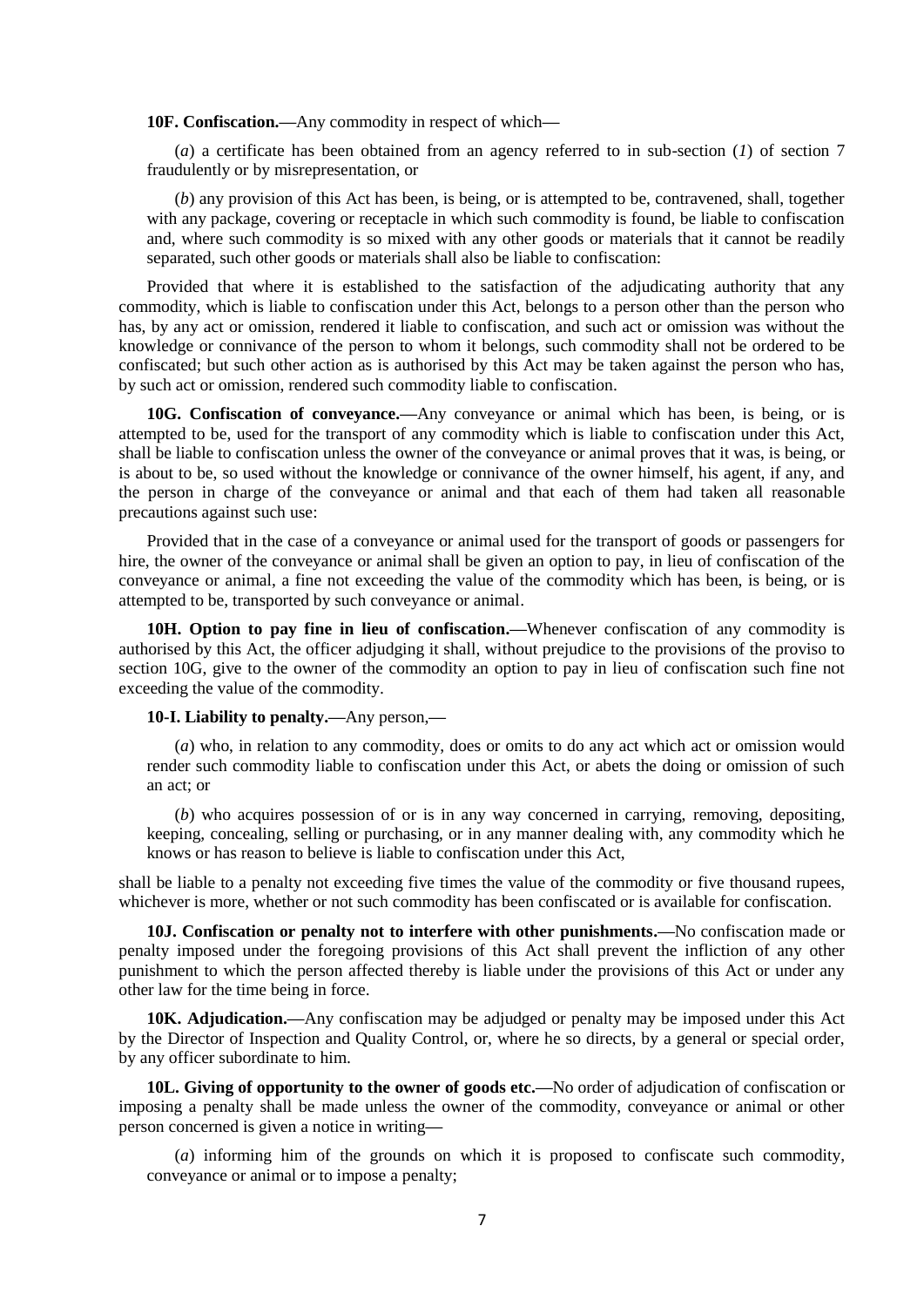(*b*) giving him a reasonable opportunity of making a representation in writing within such reasonable time as may be specified in the notice against the confiscation or imposition of penalty mentioned therein, and, if he so desires, of being heard in the matter.

**10M. Appeal.—**(*1*) Any person aggrieved by any decision or order made under this Act may prefer an appeal,**—**

(*a*) where the decision or order has been made by the Director of Inspection and Quality Control, to the Central Government;

(*b*) where the decision or order has been made by any officer subordinate to the Director of Inspection and Quality Control, to the Director of Inspection and Quality Control.

within a period of forty-five days from the date on which the decision or order is served on such person:

Provided that the appellate authority may if it is satisfied that the appellant was prevented by sufficient cause from preferring the appeal within the aforesaid period of forty-five days, allow such appeal to be preferred within a further period of forty-five days:

Provided further that in the case of an appeal against an order imposing a penalty, no such appeal shall be entertained unless the amount of the penalty has been deposited by the appellant:

Provided also that where the appellate authority is of the opinion that the deposit to be made will cause undue hardship to the appellant, it may at its discretion, dispense with such deposit either unconditionally or subject to such conditions as it may impose.

(*2*) The appellate authority may, after giving to the appellant a reasonable opportunity of being heard, if he so desires, and after making such further inquiries, if any, as it may consider necessary, pass such orders as it thinks fit, confirming modifying or reversing the decision or order appealed against or may send back the case, with such directions as it may think fit, for afresh adjudication or decision, as the case may be, after taking additional evidence, if necessary:

Provided that an order enhancing or imposing a penalty or confiscating commodity of a greater value shall not be made under this section unless the appellant has had an opportunity of making a representation and, if he so desires, of being heard, in his defence.

**10N. Powers of revision.—**The Central Government may, on its own motion or otherwise, call for and examine the records of any proceeding in which an order of adjudication of confiscation or imposing any penalty has been made by any officer under this Act and against which no appeal has been preferred, for the purpose of satisfying itself as to the correctness, legality or propriety of such order or decision and pass such orders thereon as it may think fit:

Provided that no decision or order shall be varied under this section so as to prejudicially affect any person unless such person—

(*a*) has, within a period of two years from the date of such decision or order, received a notice to show cause why such decision or order shall not be varied, and

(*b*) has been given a reasonable opportunity of making a representation and, if he so desires, of being heard in his defence.

**10-O. Powers of adjudicating and other authorities.—**(*1*) Every authority making any adjudication or hearing any appeal or exercising any powers of revision under this Act shall have all the powers of a civil court under the Code of Civil Procedure, 1908 (5 of 1908), while trying a suit, in respect of the following matters, namely:**—**

(*a*) a summoning and enforcing the attendance of witnesses;

(*b*) requiring the discovery and production of any document;

- (*c*) requisitioning any public record or copy thereof from any court or office;
- (*d*) receiving evidence on affidavits; and
- (*e*) issuing commissions for the examination of witnesses or documents.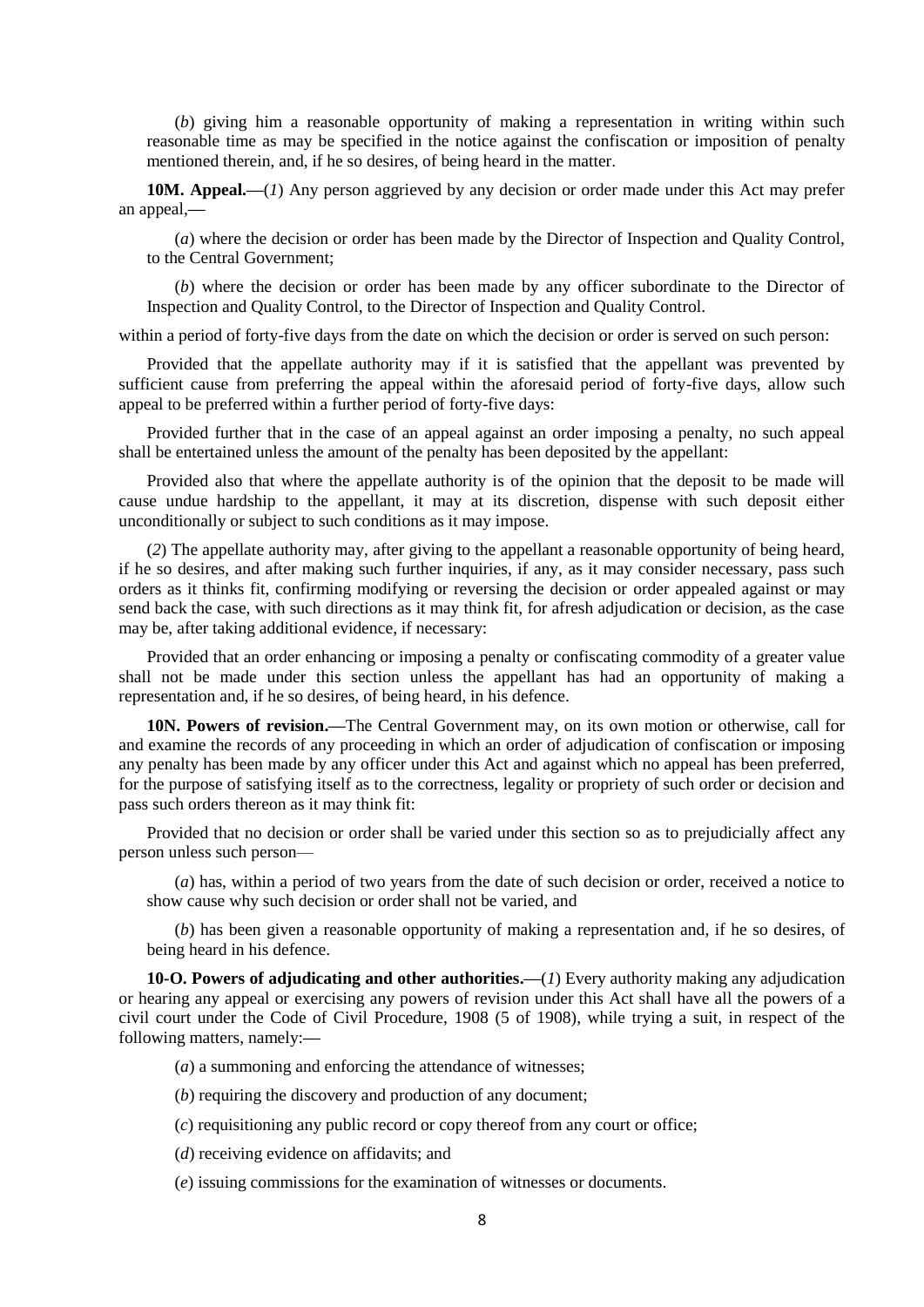(*2*) Every authority making any adjudication or hearing any appeal or exercising any powers of revision under this Act shall be deemed to be a Civil Court for the purposes of sections 345 and 346 of the Code of Criminal Procedure, 1973 (2 of 1974).

(*3*) Every authority making any adjudication or hearing any appeal or exercising any powers of revision under this Act shall have the power to make such orders of an interim nature as it may think fit and may also, for sufficient cause, order the stay of operation of any decision or order.

**10P. Continuance of proceedings in the event of death or insolvency.—**(*1*) Where a penalty has been imposed by the adjudicating authority and**—**

(*a*) no appeal against the order imposing such penalty has been preferred to the Appellate authority and the person entitled to file such appeal dies or is adjudicated an insolvent before the expiry of the period within which the appeal can be preferred; or

(*b*) an appeal has been preferred to the Appellate Authority against the order imposing such penalty but the appellant dies or is adjudicated an insolvent during the pendency of the appeal,

then, it shall be lawful for the legal representatives, of such person or the Official Assignee or the Official Receiver, as the case may be, to prefer an appeal to the appellate authority or, as the case may be, to continue the appeal before the Appellate authority, in place of such person and the provisions of section 10M shall, so far as may be, apply or continue to apply to such appeal.

(*2*) The powers of the Official Assignee or the Official Receiver under sub-section (*1*) shall be exercised by him subject to the provisions of the Presidency-towns Insolvency Act, 1909 (3 of 1909), or the Provincial Insolvency Act, 1920 (5 of 1920), as the case may be.]

**11. Penalty.—**(*1*) If any person contravenes any order under clause (*d*) of section 6, or fraudulently obtains a certificate under section 7, or fraudulently affixes or applies any such mark or seal as is referred to in sub-section (*1*) of section 8, he shall, on conviction, be punishable**—**

(*i*) for the first offence, with imprisonment for a term which may extend to two years, or with fine which may extend to five thousand rupees, or with both;

(*ii*) for the second or subsequent three offence, with imprisonment for a term which may extend to <sup>1</sup>[three years] and also with fine which may extend to five thousand rupees and in the absence of special and adequate reasons to be mentioned in the judgment of the court, such imprisonment shall not be less than three months.

(*2*) Any person who attempts to commit or abets the commission of an offence punishable under sub-section (*1*) shall be deemed to have committed such offence.

(*3*) If any person contravenes or attempts to contravene or abets the contravention of any other provision of this Act or any rules or orders made thereunder, he shall be punishable with fine which may extend to one thousand rupees.

<sup>2</sup> [11A. Penalty for contravention of order made by adjudicating authority or Appellate **authority.—If** any person fails to pay the penalty imposed by the adjudicating or the Appellate authority or fails to comply with any direction or order made, or deemed to have been made, under this Act, he shall, on conviction, be punishable with imprisonment for a term which may extend to two years, or with fine, or with both.

**11B. Offences by officers and employees of agency, etc.—(***1***) If any officer or employee of the** Council or of any agency referred to in sub-section (*1*) of section 7, or any surveyor, sampler or employee of any testing house, referred to in sub-section (*2*) of that section enters into, or acquiesces in, any agreement to do, abstains from doing, permits, conceals or connives at, any act or thing whereby any provision of this Act is or may. be contravened, he shall, on conviction, be punishable with imprisonment for a term which may extend to two years, or with fine which may extend to five thousand rupees, or with both.

<sup>1.</sup> Subs. by Act 40 of 1984, s. 6, for "two year" (w.e.f. 2-7-1984).

<sup>2.</sup> Ins. by s. 7, *ibid.* (w.e.f. 2-7-1984).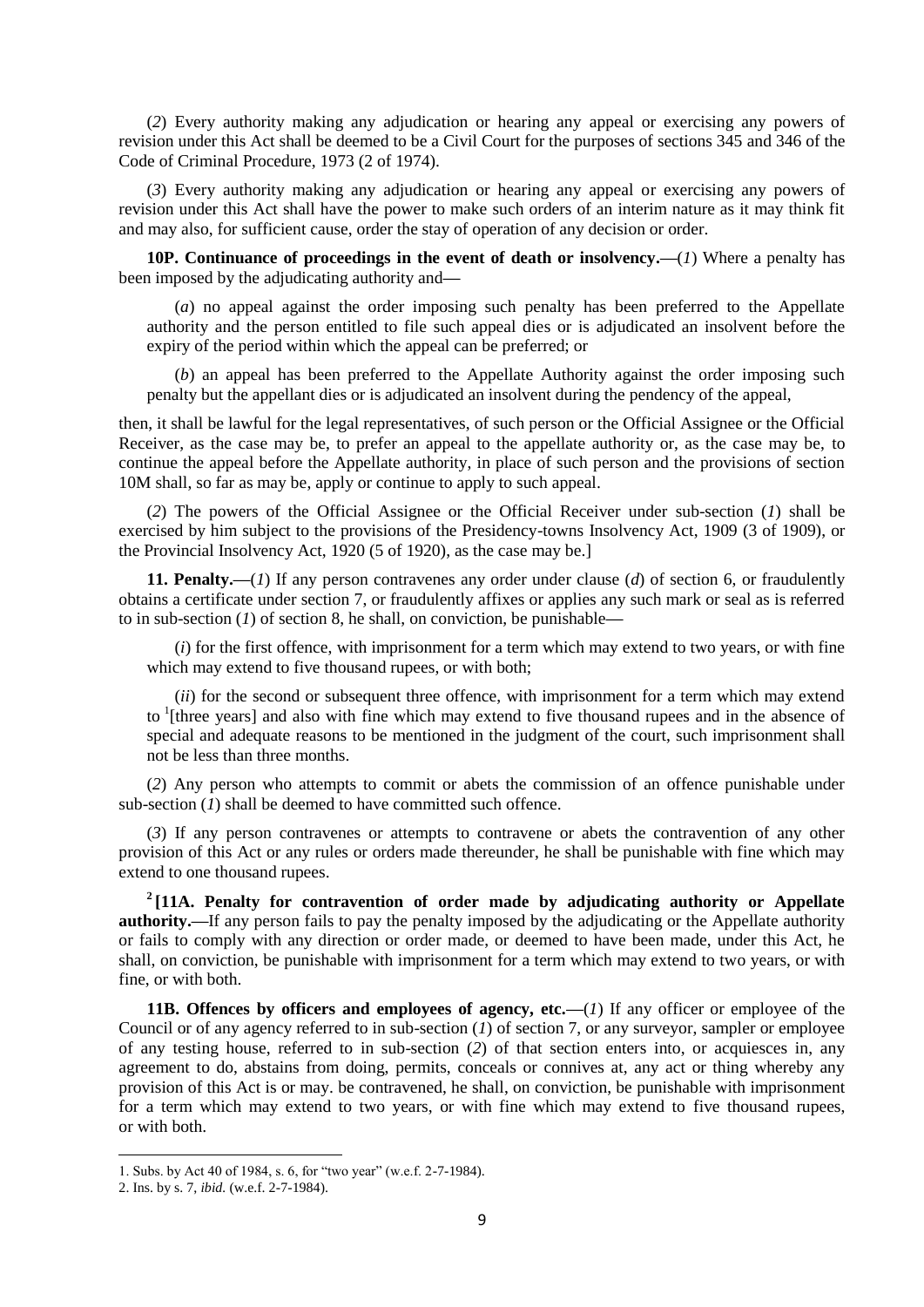(*2*) If any officer searches or authorises any other officer of the Central Government to search any place without having reason to believe that any commodity, books of account or documents or things of the nature referred to in section 10B are secreted in that place, he shall, on conviction, be punishable with imprisonment for a term which may extend to six months, or with fine which may extend to one thousand rupees, or with both.

(*3*) If any officer or employee of the Council or of any agency referred to in sub-section (*1*) of section 7, or any surveyor, sampler or employee of any testing house, referred to sub-section (*2*) of that section, except in the discharge in good faith of his duty as such officer or employee or in compliance with any requisition made under any law for the time being in force, discloses any particulars learnt by him in his official capacity in respect of any commodity, he shall, on conviction, be punishable with imprisonment for a term which may extend to six months, or with fine which may extend to one thousand rupees, or with both.

**11C. Correction of clerical or arithmetical mistakes.—**Clerical or arithmetical mistakes in any decision or order, or errors arising therein from any accidental slip or omission may, at any time, be corrected by the authority by which the decision or order was made either on its own motion or on the application of the aggrieved person:

Provided that where any correction proposed to be made under this section will have the effect of prejudicially affecting any person, no such correction shall be made except after giving to that person a reasonable opportunity of making a representation in the matter and no such correction shall be made after the expiry of a period of two years from the date on which such decision or order was made.]

**12. Offences by companies.—**(*1*) Where an offence under this Act has been committed by a company, every person who, at the time the offence was committed, was in charge of, and was responsible to, the company for the conduct of the business of the company, as well as the company, shall be deemed to be guilty of the offence and shall be liable to be proceeded against and punished accordingly:

Provided that nothing contained in this sub-section shall render any such person liable to any punishment, if he proves that the offence was committed without his knowledge or that he exercised all due diligence to prevent the commission of such offence.

(*2*) Notwithstanding anything contained in sub-section (*1*), where an offence under this Act has been committed by a company and it is proved that the offence has been committed with the consent or connivance of, or is attributable to any negligence on the part of, any director, manager, secretary or other officer of the company, such director, manager, secretary or other officer shall also be deemed to be guilty of that offence and shall be liable to be proceeded against and punished accordingly.

*Explanation.*—For the purposes of this section,**—**

(*a*) "company" means a body corporate and includes a firm or other association of individuals; and

(*b*) "director", in relation to a firm, means a partner in the firm.

**13. Delegation of powers.—**The Central Government may, by notification in the Official Gazette, direct that any power exercisable by it under this Act shall, in relation to such matters and subject to such conditions, if any, as may be specified in the direction, be exercisable also by**—**

(*a*) the Council;

(*b*) such officer or authority subordinate to the Central Government, or such State Government or such officer or authority subordinate to a State Government as may be specified in the direction.

**14. Procedure for prosecution.—**No prosecution for an offence punishable under this Act shall be instituted except by or with the consent of an officer authorised by the Central Government by general or special order in this behalf.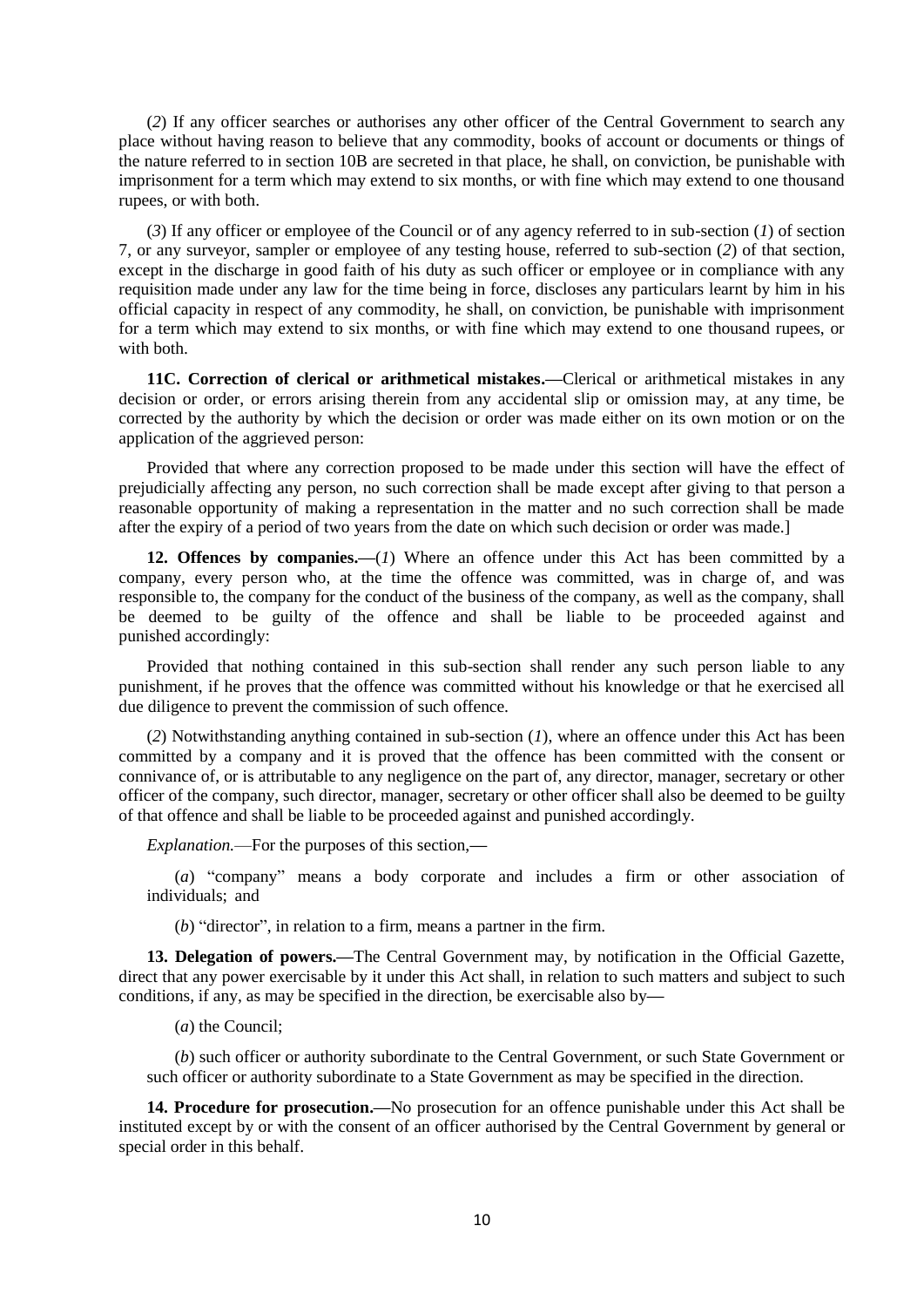**15. Officers and employees of agency to be public servants.—**All officers and employees of the Council or of any agency established or recognised under sub-section (*1*) of section 7 and all surveyors, samplers and employees of testing houses, referred to in sub-section (*2*) of that section shall, while acting or purporting to act in pursuance of the provisions of this Act or any rule or order made there under, be deemed to be public servants within the meaning of section 21 of the Indian Penal Code (45 of 1860).

**16. Protection of action taken in good faith.—**(*1*) No suit, prosecution or other legal proceeding shall lie against the Council or any officer or employee of the Government or the Council or any agency referred to in sub-section (*1*) of section 7 for anything which is in good faith done or intended to be done in pursuance of this Act or any rule or order made thereunder.

(*2*) No suit or other legal proceeding shall lie against the Government for any damage caused or likely to be caused by anything which is in good faith done or intended to be done in pursuance of this Act or any rule or order made thereunder.

**1 [16A. Suspension, etc., of operation of the provisions of the Act.—**(*1*) If the Central Government is satisfied that circumstances exist which render it necessary or expedient so to do in the public interest, it may, by notification in the Official Gazette, suspend or relax to a specified extent, the operation of all or any of the provisions of this Act in respect of such notified commodity or commodities generally or in respect of any area and for such period as may be specified in the notification.

(*2*) Where the operation of any provision of this Act has, under sub-section (*1*), been suspended or relaxed, such suspension or relaxation may, at any time be removed by the Central Government by a like notification.

(*3*) Every notification issued under this section shall be laid, as soon as may be after it is issued, before each House of Parliament, while it is in session, for a total period of thirty days which may be comprised in one session or in two or more successive sessions, and if before the expiry of the session immediately following the session or the successive sessions aforesaid, both Houses agree in making any modification in the notification or both Houses agree that the notification should not be issued, the notification shall thereafter have effect only in such modified form or be of no effect, as the case may be; so, however, that any such modification or annulment shall be without prejudice to the validity of anything previously done under that notification.]

**17. Power to make rules .—**(*1*) The Central Government may, by notification in the Official Gazette, make rules to carry out the purposes of this Act.

(*2*) In particular and without prejudice to the generality of the foregoing power, such rules may provide for—

(*a*) the travelling and daily allowances payable to members of the Council, persons co-opted under sub-section (*2*) of section 5, and members of specialist committees referred to in sub-section (*3*) of that section;

(*b*) the functions of the Council and the procedure to be followed by it;

(*c*) the appointment of officers and other employees of the Council;

(*d*) the procedure to be followed for various types of quality control and inspection;

(*e*) the conditions which a testing house, surveyor or sampler should satisfy for purposes of approval by the Central Government;

(*f*) the fees chargeable for purposes of examination and issue of certificates under section 7;

 $2 \left[ (f \)$  the manner in which, and the procedure subject to which, any certificate issued under sub-section (3) of section 7 shall be amended, suspended or cancelled;

(*g*) the filing of appeals under section 7 and the fees payable therefore;

 $2\left[\left(gg\right)\right]$  the authority or person by which or by whom, and the manner in which, any document received from a place outside India shall be authenticated;]

<sup>1.</sup> Ins. by Act 40 of 1984, s. 8 (w.e.f. 2-7-1984).

<sup>2.</sup> Ins. by s. 9, *ibid,* (w.e.f. 2-7-1984).